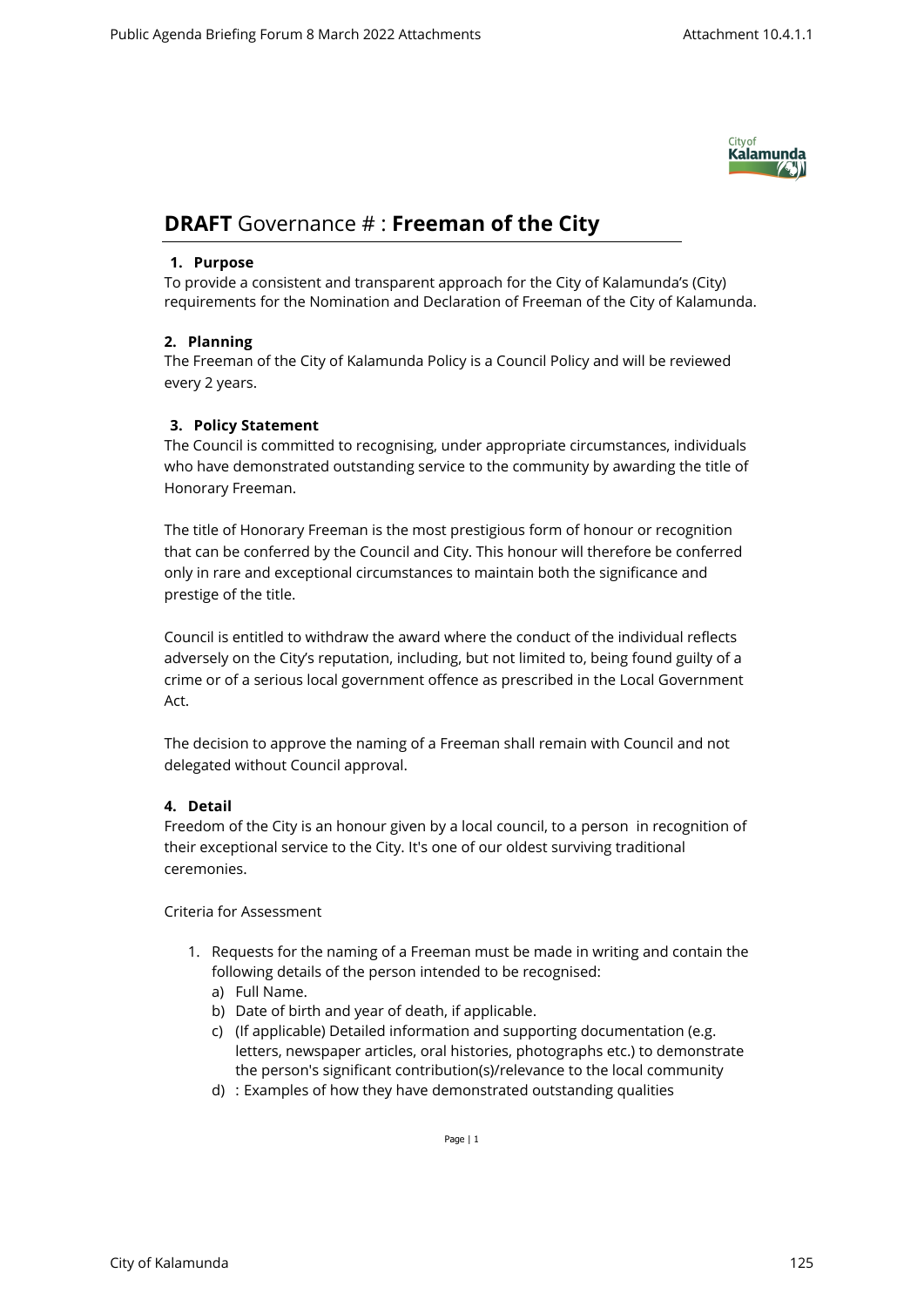

- e) What they have done to make things better for others in the community
- f) The role(s) or area(s) in which they have excelled
- g) The period, or dates of service (if known)
- h) Evidence they have shown outstanding, on-going and extensive community involvement.
- i) Evidence of other awards or recognition received by the nominee
- j) At least two referees (including contact details)

A significant contribution could include:

- i. Three or more terms of office on a local government council.
- ii. Thirty (30) or more years association with a local sporting or community association.
- iii. Extensive evidence of volunteering in the community
- 2. The naming of a Freeman shall be determined by Council.
- 3. The Council shall in reviewing nominations for Freeman. (a) Give due consideration to any submissions received. (b) Receive a confidential report from the Chief Executive Officer detailing the request.

(c) Approve of any nomination only by an Absolute Majority Decision.

## **Role of A Freeman**

Being awarded the most prestigious honour by the Council comes with an expectation that a Freeman:

- will support the Council in achieving its vision positively,
- will demonstrate the values of the Council within the community, and
- will to attend civic functions as special guests as required.

# **Confidentiality**

The nomination and consideration of proposals to award the title of 'Honorary Freeman of the City' shall be dealt with in strictest confidence. When Council meets to consider a nomination, the meeting shall be closed to the members of the public and reports concerning the nomination procedure shall be deemed to be confidential items pursuant to section 5.95(3) of the Local Government Act 1995.

It is imperative as part of the nomination procedure that confidentiality is maintained at all times. The standing of the City and the individual concerned should not be brought into disrepute or embarrassment in any way.

## **Awarding the Title**

Once Council has accepted the nomination, the nominee shall be contacted by the Chief Executive Officer or their delegate on a confidential basis to determine whether the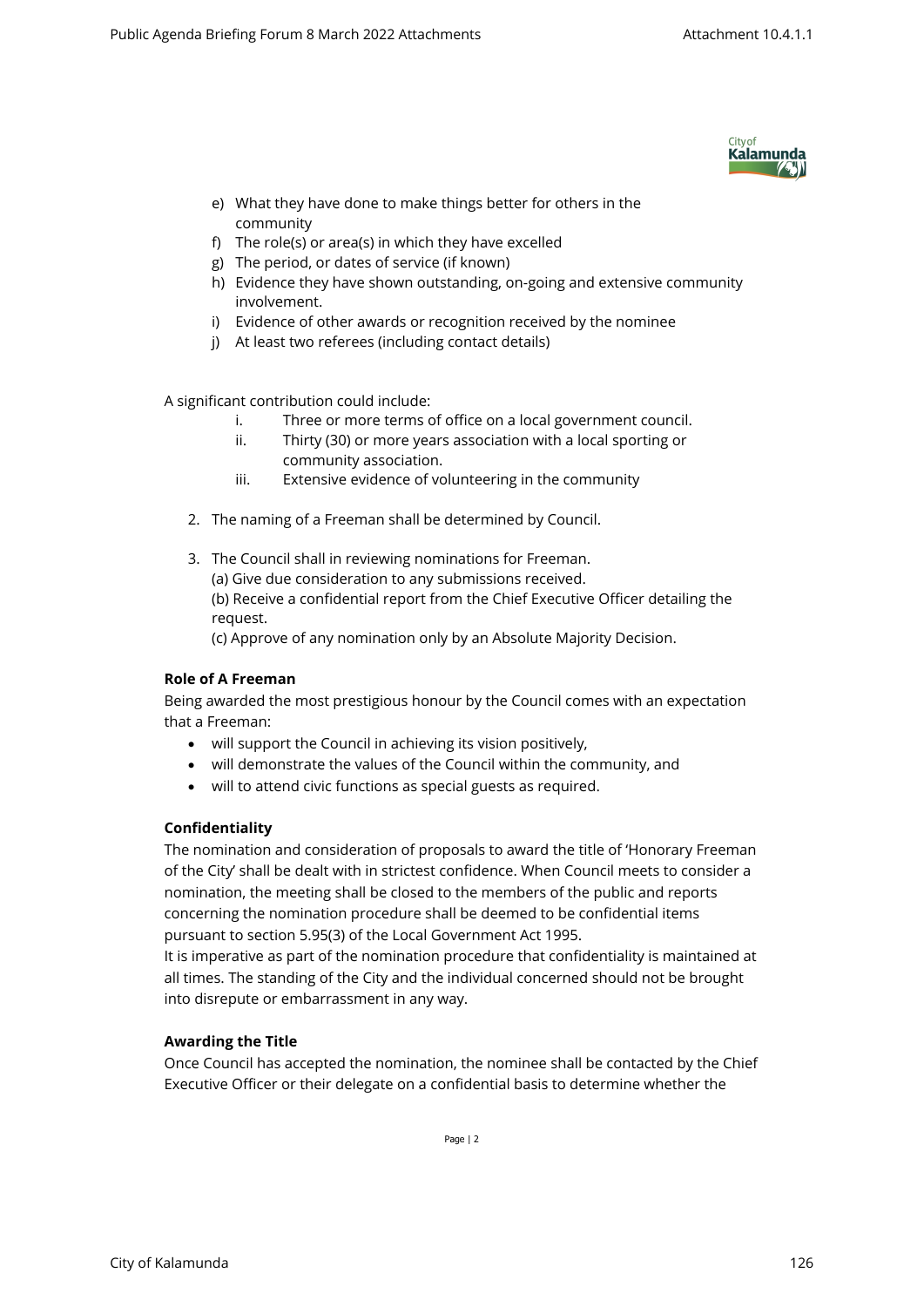

award will be accepted. Should a nominee decline to accept the Award, all Council members will be informed, and the matter will lapse.

On confirmation of this acceptance all Elected Members will be informed and a suitable media statement shall be prepared for release under the Mayor's name. Conferral of the title shall be carried out at a formal Council meeting or function.

#### **After Acceptance by the Nominee**

Once accepted by the nominee, the Chief Executive Officer in consultation with the Mayor shall organise a Meeting of Council to be held for the presentation of the Honour of Freeman.

## **5. Community Consultation**

Council may determine if the Policy is to be the subject of Community consultation.

#### **6. Governance**

Nominations of Freeman are to be lodged with the City of Kalamunda Administration.

The Office of the CEO will make a recommendation to Council in accordance with the Policy.

#### **7. Measures of Success**

Review of the effectiveness of the Policy in ensuring appropriate nominations and recommendations to Council.

## **8. Definitions**

#### *Administration:* Means both:

- a) the process of administering the business of the City; and
- b) the administrative body of the City itself, including employees of the local government, as headed by the CEO

*CEO:* Means the Chief Executive Officer appointed by the Council who has statutory obligations as set out in the Local Government Act 1995 along with the responsibilities of leadership and management required for the position. The most senior officer in the administration. He or she is directly accountable to the Council.

*City:* Means the administrative and management arm of the local government constituted as the City of Kalamunda.

*Community:* means entire population of the City of Kalamunda. It could also be extended to those who work in, or visit, the area for recreational or similar reasons. *Council:* means the Elected Members sitting formally as a Council under the Act. *Councillor*: means the Title given to an individual elected representative of a local government. Also known as "Elected member".